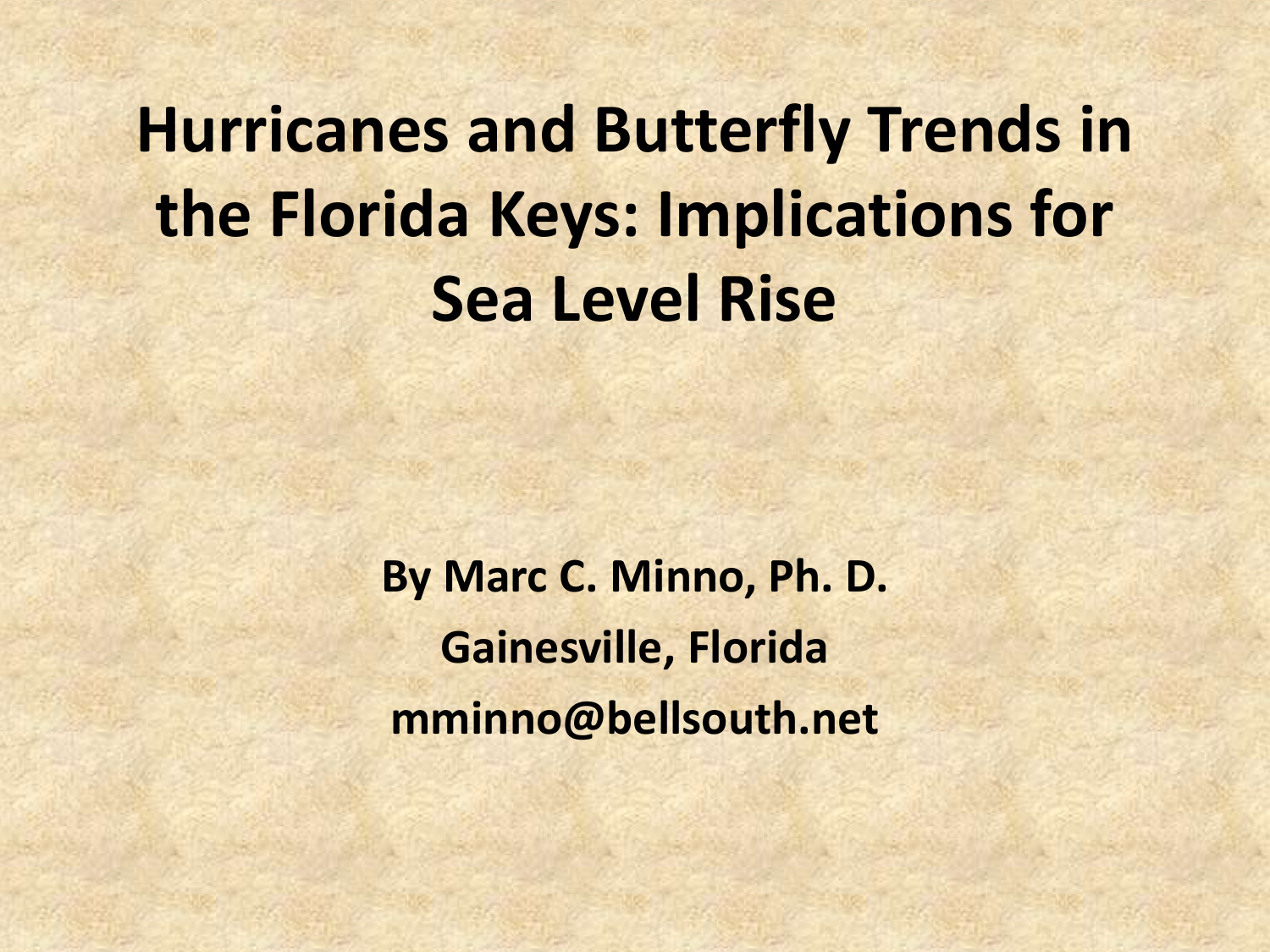#### **Decline and Loss of Butterflies in the Florida Keys**

- 120 different kinds of butterflies have been reported from the Florida Keys.
- Butterflies have been disappearing from the Keys since the 1980s.
- There are currently more imperiled butterflies in southern Florida than any other region of the United States (nearly 20 taxa).
- Extreme events such as droughts, floods, hurricanes, frosts, fires, heat waves, exotic species, etc. greatly impact species and shape natural communities.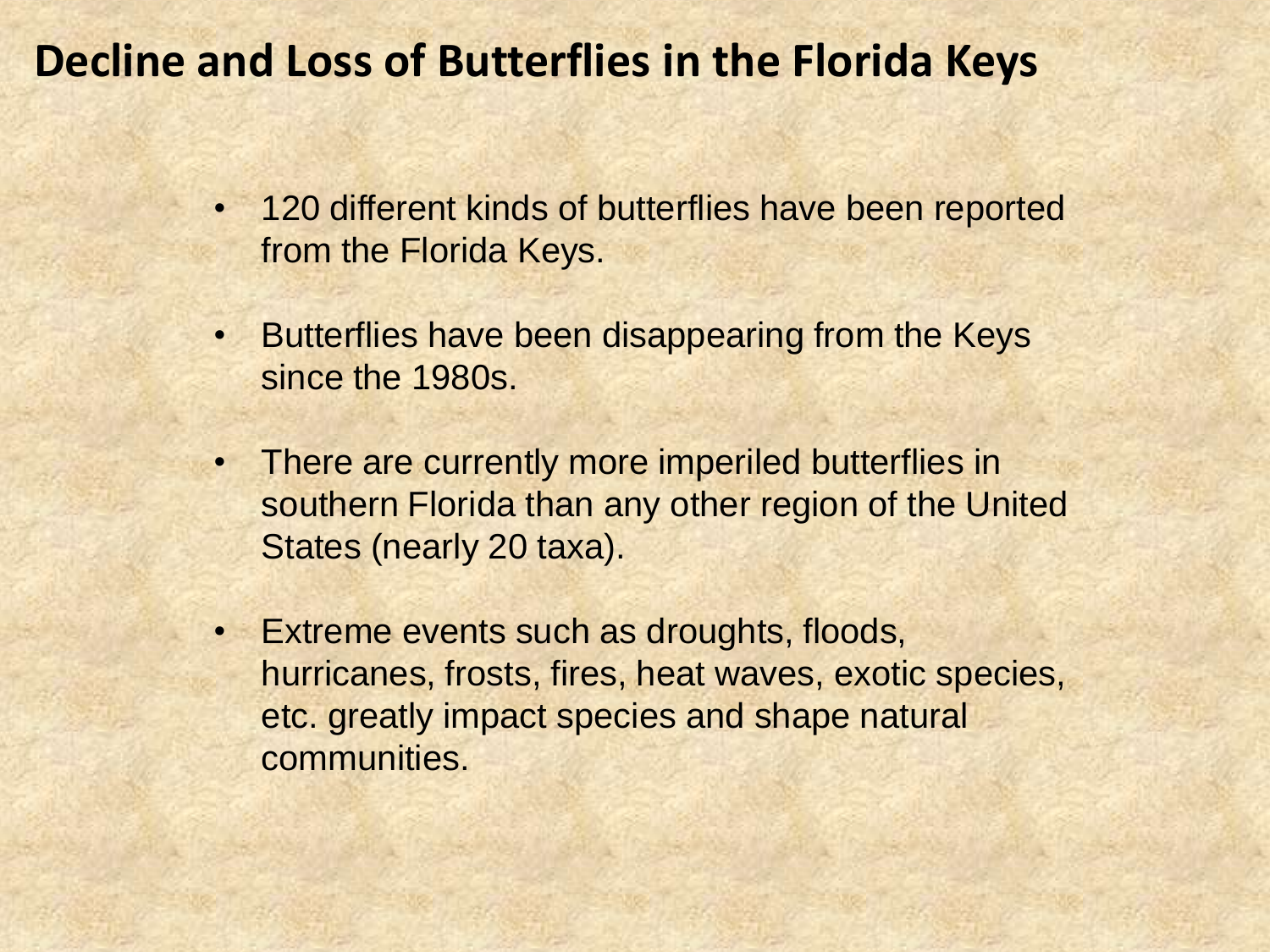# **Florida Keys Resident Butterflies (44 spp.)**

#### **SKIPPERS (HESPERIIDAE)**

*Phocides pigmalion okeechobee* **(Mangrove Skipper)** *Polygonus leo savigny* **(Hammock Skipper)** *Ephyriades brunneus floridensis* **(Florida Duskywing)**

*Pyrgus albescens* **(White Checkered-Skipper)** *Pyrgus oileus* **(Tropical Checkered-Skipper)** *Cymaenes tripunctus* **(Three-spotted Skipper)** *Hylephila phyleus* **(Fiery Skipper)** *Wallengrenia otho* **(Southern Broken-Dash)** *Atalopedes campestris huron* **(Sachem)** *Euphyes pilatka klotsi* **(Palatka Skipper)** *Asbolis capucinus* **(Monk Skipper)** *Panoquina panoquinoides* **(Obscure Skipper)**

#### **SWALLOWTAILS (PAPILIONIDAE)**

*Battus polydamas lucayus* **Polydamas Swallowtail)** *Heraclides cresphontes* **(Giant Swallowtail)** *Heraclides aristodemus ponceanus* **(Schaus' Swallowtail)**

#### **WHITES & SULPHURS (PIERIDAE)**

*Ascia monuste phileta* **(Great Southern White)** *Phoebis sennae eubule* **(Cloudless Sulphur)** *Phoebis philea* **(Orange-barred Sulphur)** *Phoebis agarithe maxima* **(Large Orange Sulphur)** *Eurema lisa* **(Little Yellow)** *Eurema daira daira* **(Barred Yellow)** *Nathalis iole* **(Dainty Sulphur)**

#### **HAIRSTREAKS & BLUES (LYCAENIDAE)**

*Chlorostrymon simaethis* **(Silver-banded Hairstreak)** *Calycopis cecrops* **(Red-banded Hairstreak)** *Ministrymon azia* **(Gray Ministreak)** *Strymon melinus* **(Gray Hairstreak)** *Strymon martialis* **(Martial Scrub-Hairstreak)** *Strymon acis bartrami* **(Bartram's Hairstreak)** *Strymon istapa* **(Mallow Scrub-Hairstreak)** *Electrostrymon angelia* **(Fulvous Hairstreak)** *Brephidium isophthalma pseudofea* **(Eastern Pygmy Blue)** *Leptotes cassius theonus* **(Cassius Blue)** *Cyclargus thomasi bethunebakeri* **(Miami Blue)** *Hemiargus ceraunus antibubastus* **(Ceraunus Blue)**

#### *BRUSHFOOTED BUTTERFLIES (NYMPHALIDAE)*

*Agraulis vanillae nigrior* **(Gulf Fritillary)** *Dryas iulia largo* **(Julia)** *Heliconius charithonia tuckerorum* **(Zebra Heliconian)** *Junonia evarete* **(Mangrove Buckeye)** *Junonia genoveva* **(Tropical Buckeye)** *Anartia jatrophae guantanamo* **(White Peacock)** *Phyciodes phaon* **(Phaon Crescent)** *Eunica tatila tatilista* **(Florida Purplewing)** *Danaus plexippus plexippus* **(Monarch)** *Danaus gilippus berenice* **(Queen)**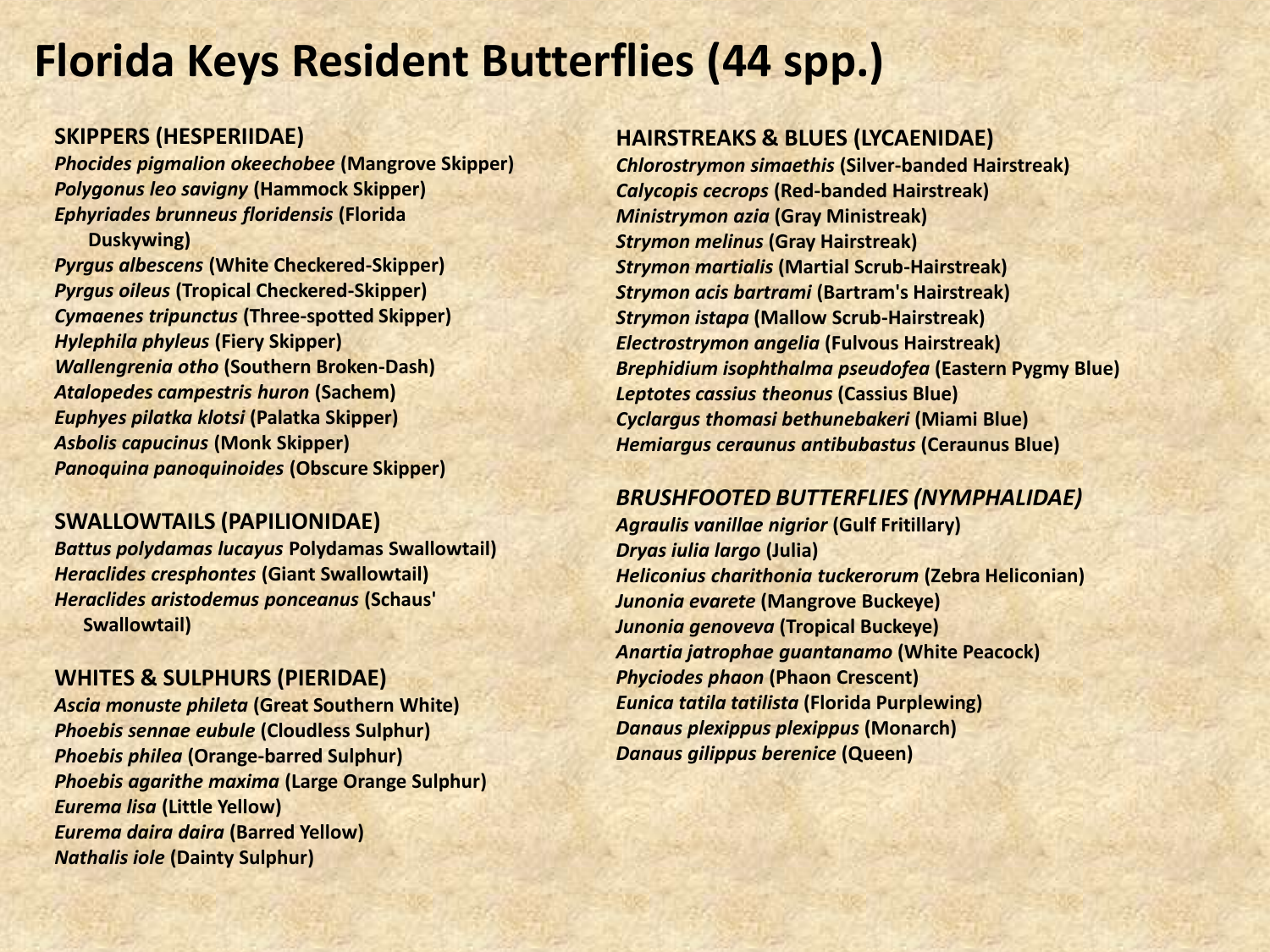## **Strays or Temporary Colonizers from the Mainland (43 spp.)**

#### **SKIPPERS (HESPERIIDAE)**

*Urbanus proteus* **(Long-tailed Skipper)** *Urbanus dorantes* **(Dorantes Skipper)** *Erynnis horatius* **(Horace's Duskywing)** *Nastra neamathla* **(Neamathla Skipper)** *Lerema accius* **(Clouded Skipper)** *Copaeodes minima* **(Southern Skipperling)** *Polites baracoa* **(Baracoa Skipper)** *Polites vibex* **(Whirlabout Skipper)** *Euphyes pilatka pilatka* **(Palatka Skipper)** *Calpodes ethlius* **(Brazilian Skipper)** *Panoquina ocola (***Ocola Skipper)** *Panoquina panoquin* **(Salt Marsh Skipper)**

**SWALLOWTAILS (PAPILIONIDAE)** *Battus philenor* **(Pipevine Swallowtail)** *Papilio polyxenes asterius* **(Black Swallowtail)** *Pterourus palamedes* **(Palamedes Swallowtail)** *Eurytides marcellus floridensis* **(Zebra Swallowtail)**

**WHITES & SULPHURS (PIERIDAE)** *Appias drusilla neumoegenii* **(Florida White)** *Pontia protodice* **(Checkered White)** *Pieris rapae* **(Cabbage White)** *Colias eurytheme* **(Orange Sulphur)** *Aphrissa statira floridensis* **(Statira Sulphur)** *Eurema dina helios* **(Dina Yellow)** *Eurema nicippe* **(Sleepy Orange)**

**HAIRSTREAKS & BLUES (LYCAENIDAE)** *Eumaeus atala florida* **(Atala)** *Chlorostrymon maesites* **(Amethyst Hairstreak***)*

**SNOUT BUTTERFLIES (LIBYTHEIDAE)** *Libytheana carinenta bachmanii* **(American Snout)**

#### **BRUSHFOOTED BUTTERFLIES (NYMPHALIDAE)** *Polygonia interrogationis***(Question Mark)** *Nymphalis antiopa* **(Mourning Cloak)** *Vanessa* **virginiensis (American Lady)** *Vanessa cardui* **(Painted Lady)** *Vanessa atalanta rubria* **(Red Admiral)** *Junonia coenia* **(Common Buckeye)** *Anthanassa frisia* (**Cuban Crescent)** *Phyciodes tharos* **(Pearl Crescent)** *Euptoieta claudia* **(Variegated Fritillary***) Basilarchia archippus floridensis* **(Viceroy)** *Eunica monima* **(Dingy Purplewing)** *Marpesia petreus* **(Ruddy Dagger Wing***) Siproeta stelenes biplagiata* **(Malachite)** *Anaea andria* **(Goatweed Leafwing)** *Hermeuptychia sosybius* **(Carolina Satyr)** *Neonympha areolata* **(Georgia Satyr)**

*Danaus eresimus tethys* **(Soldier)**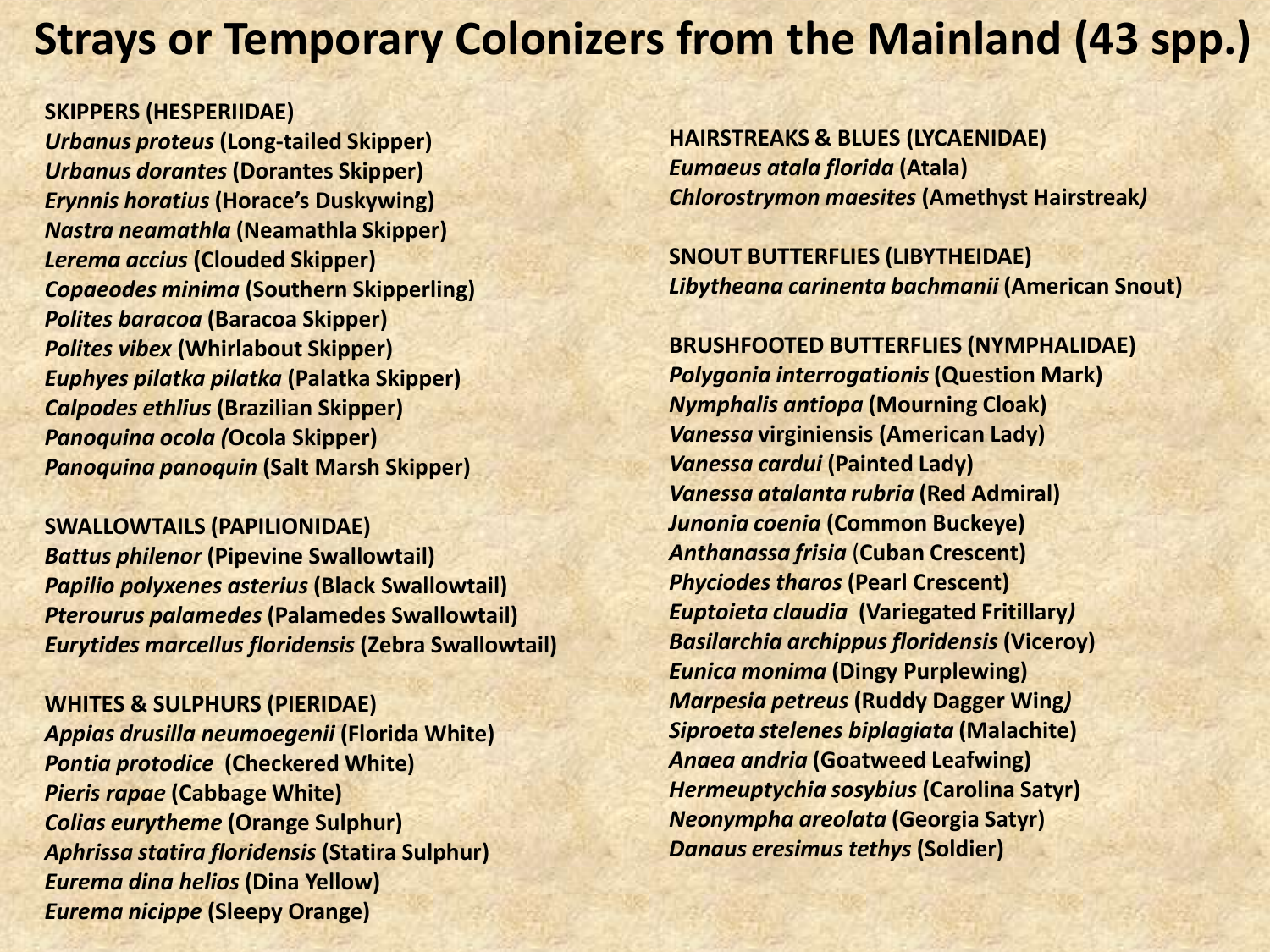### **Rare Strays from the Tropics (22 spp.)**

**SKIPPERS (HESPERIIDAE)** *Gorgythion begga pyralina* **(Variegated Skipper)** *Nyctelius nyctelius* **(Violet-banded Skipper)**

**SWALLOWTAILS (PAPILIONIDAE)** *Heraclides andraemon andraemon* **(Bahamian Swallowtail)** *Eurytides celadon* **(Cuban Kite Swallowtail)**

**WHITES & SULPHURS (PIERIDAE)** *Ascia monuste evonima* **(Great Southern White)** *Anteos maerula lacordairei* **(Yellow Angled-Sulphur)** *Phoebis sennae sennae* **(Cloudless Sulphur)** *Aphrissa orbis* **(Orbed Sulphur)** *Eurema nise* **(Mimosa Yellow)** *Eurema daira palmira* **(Caribbean Barred Yellow)** *Eurema boisduvaliana* **(Boisduval's Yellow)** *Kricogonia lyside* **(Lyside Sulphur)**

**HAIRSTREAKS & BLUES (LYCAENIDAE)** *Strymon limenia* **(Disguised Scrub-Hairstreak)** *Electrostrymon endymion* **(Ruddy Hairstreak)**

#### **BRUSHFOOTED BUTTERFLIES (NYMPHALIDAE)**

*Dryadula phaetusa* **(Banded Orange)** *Hypolimnas misippus* **(Mimic)** *Anartia chrysopelea* **(Cuban Peacock)** *Diaethria clymena* **(Eighty-Eight Butterfly)** *Hamadryas amphichloe diasia* **(Haitian Cracker)** *Marpesia chiron* **(Many-banded Dagger Wing)** *Marpesia eleuchea* **(Antillean Dagger Wing)** *Danaus plexippus megalippe* **(Caribbean Monarch)**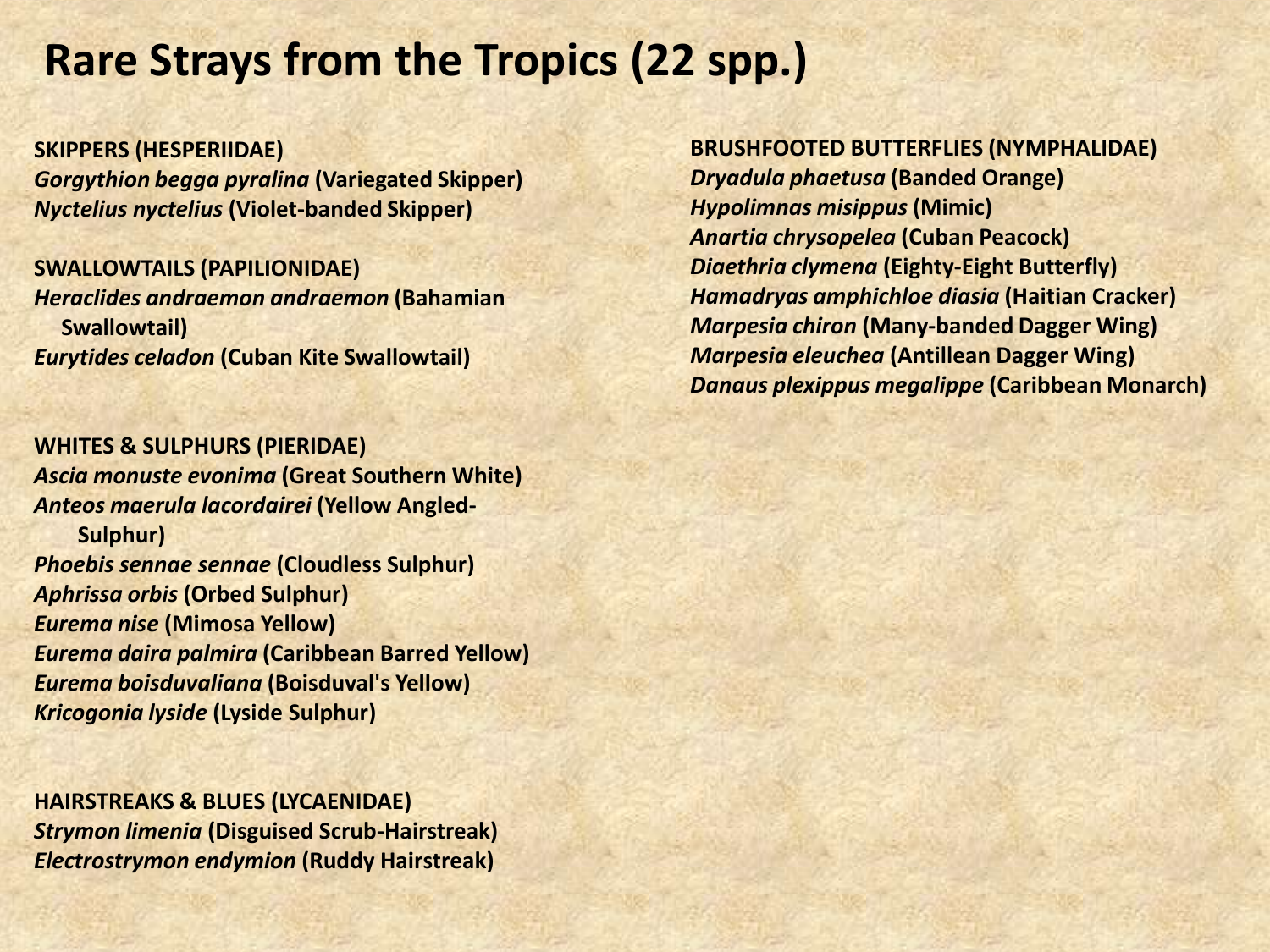**Current Status of Butterflies in the Florida Keys**

#### **Extinct Butterflies**



*Hesperia meskei pinocayo (Rockland Meske's Skipper) Epargyreus zestos oberon*

*(Zestos Skipper)*

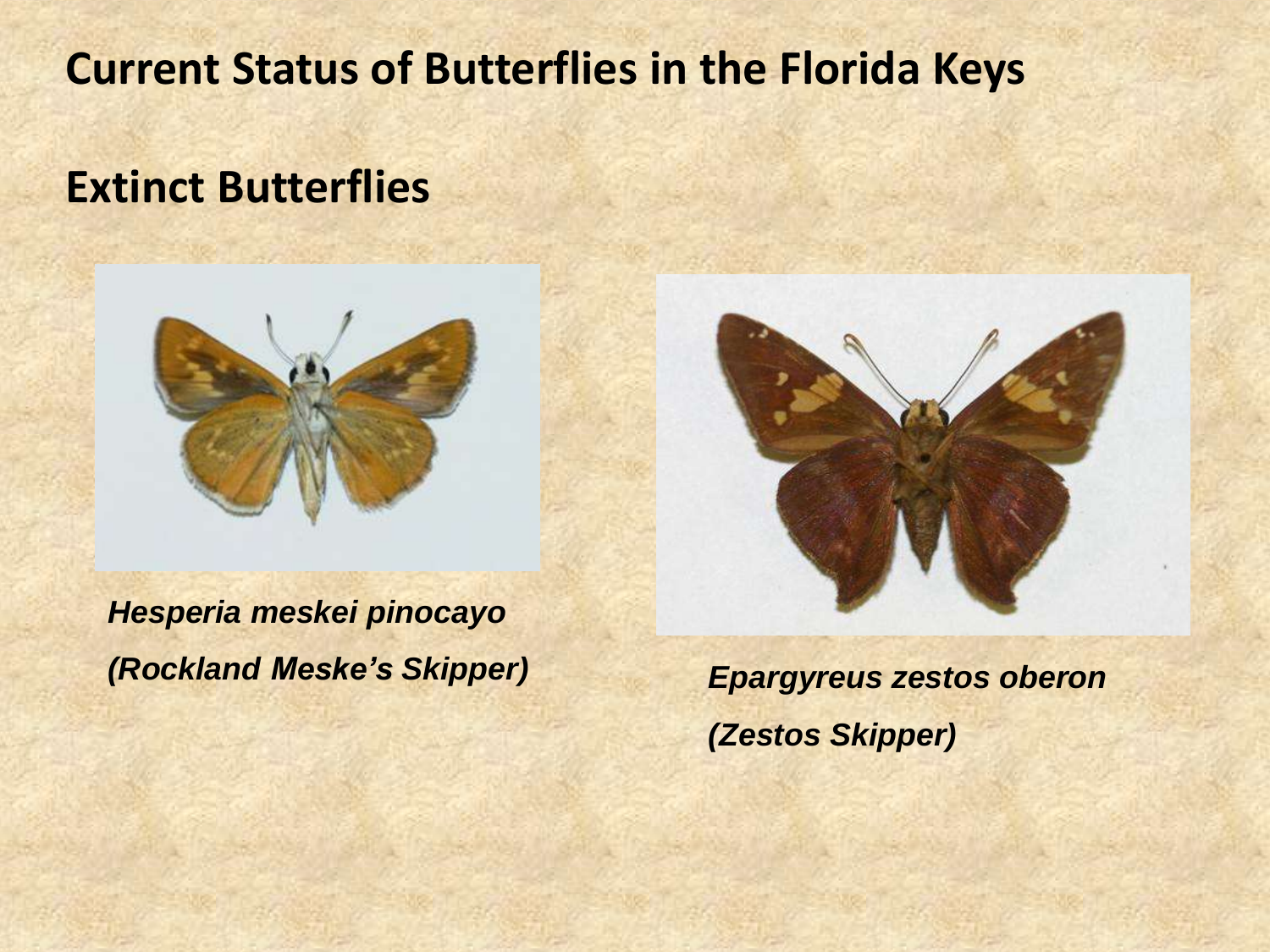# **Butterflies Extirpated from Florida & U.S.A.**



**Nickerbean Blue**



**Bahamian Swallowtail**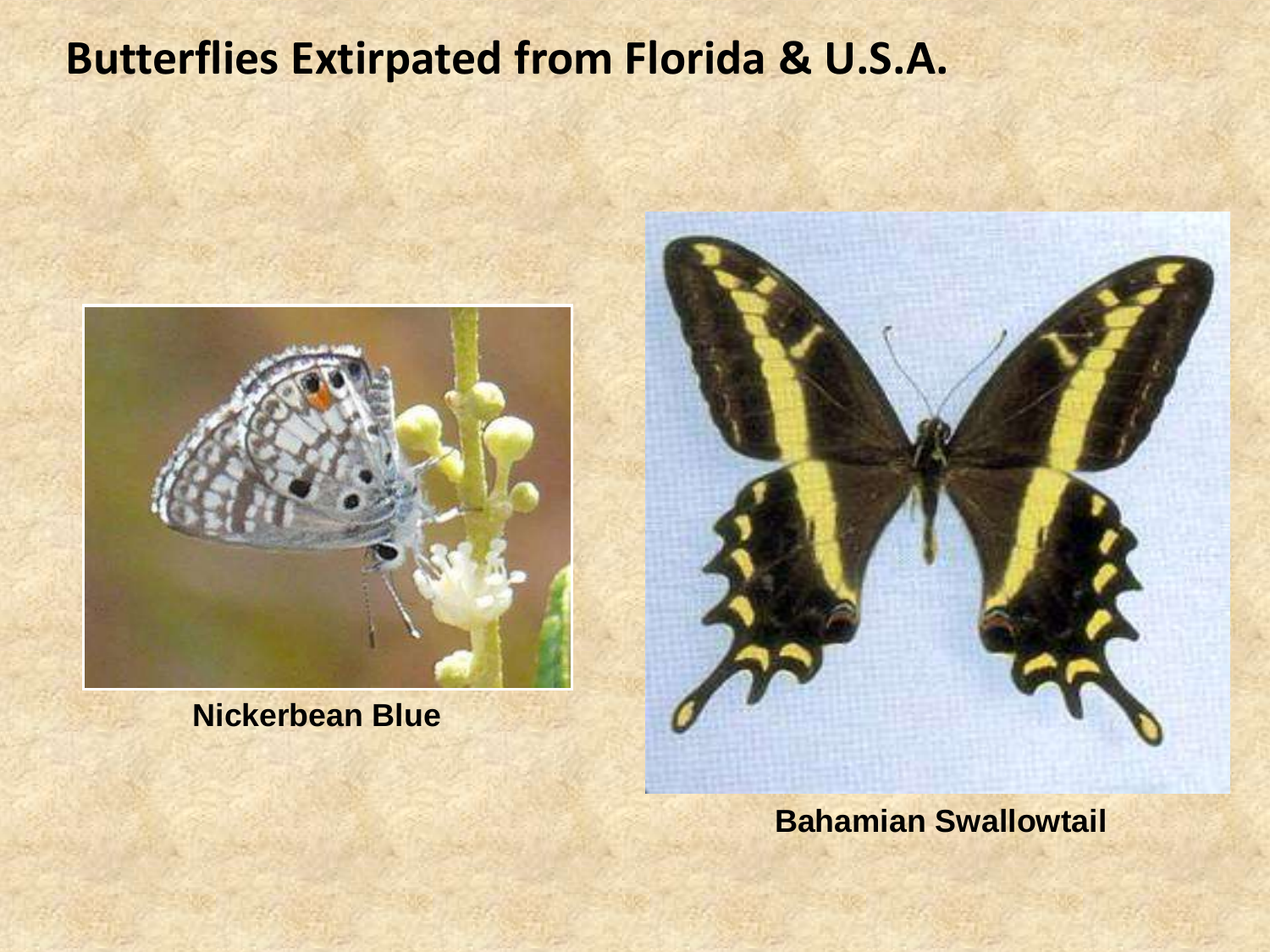# **Butterflies Extirpated from Florida Keys Weedy Habitats**



**Zarucco Duskywing Eufala Skipper** 

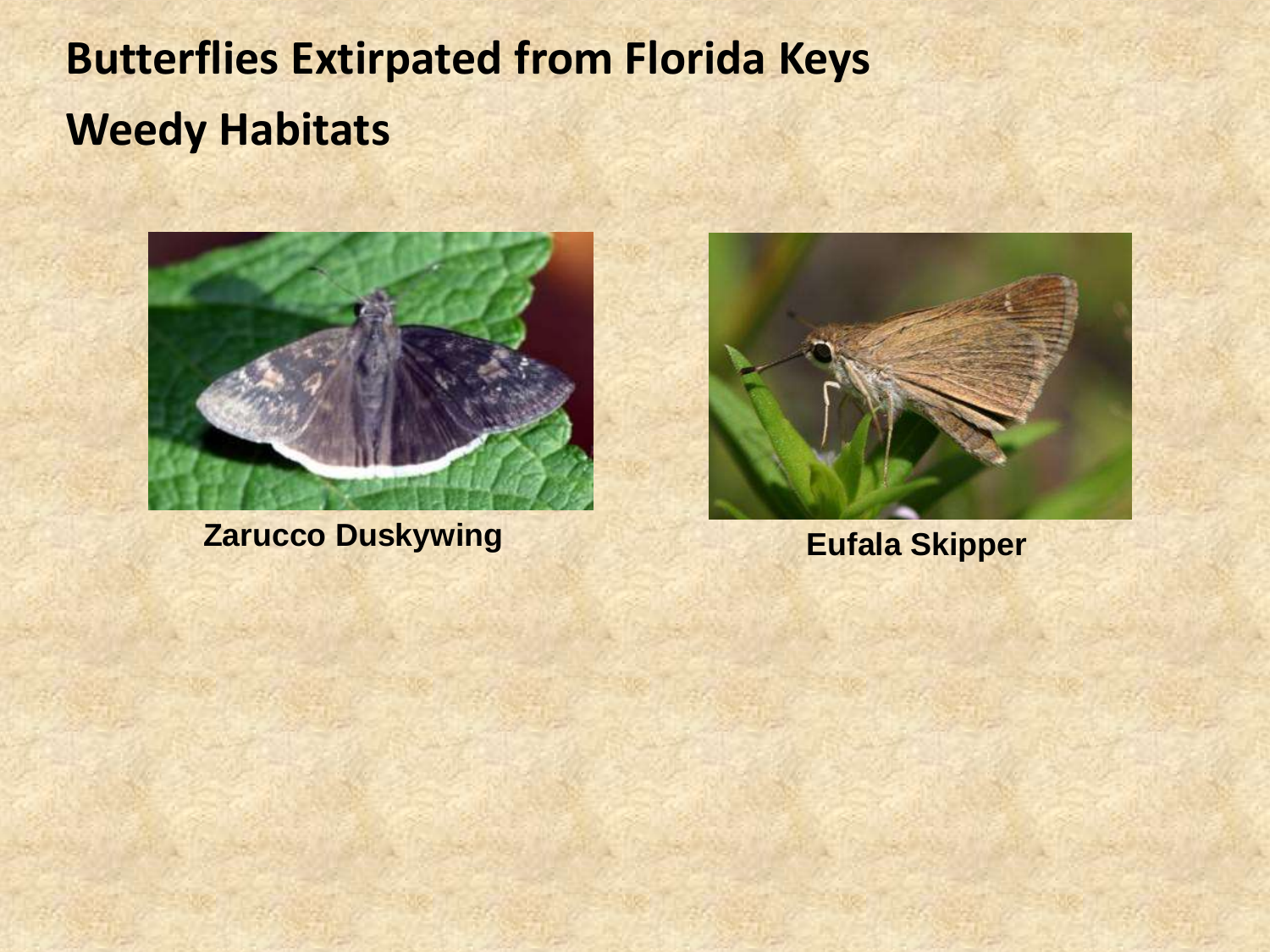# **Butterflies Extirpated from Florida Keys Hammocks**



**Amethyst Hairstreak**



**Ruddy Daggerwing**



**Hayhurst's Scallopwing Cuban Crescent** 

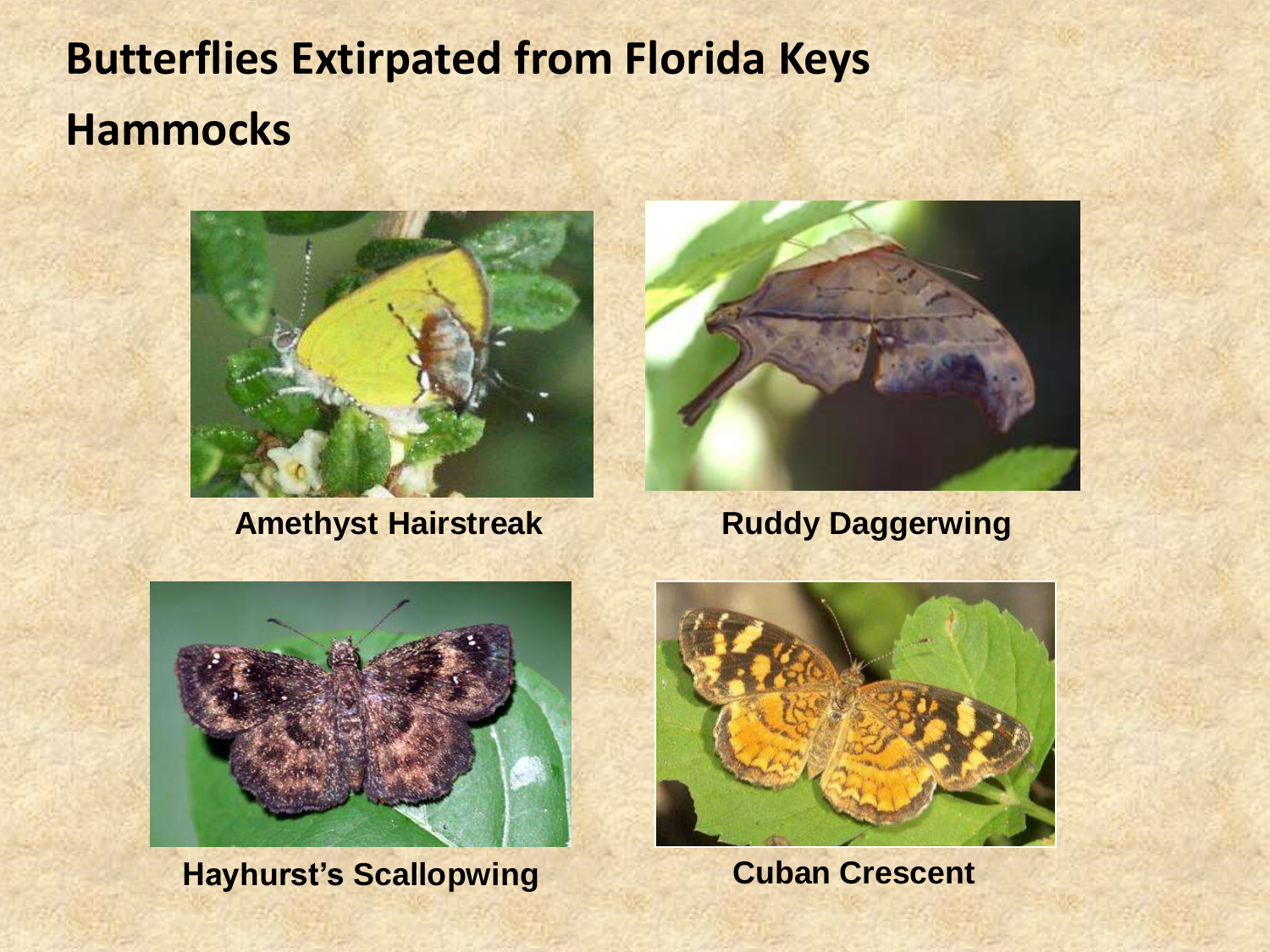# **Butterflies Extirpated from Florida Keys Pine Rocklands**



**Palmetto Skipper**



#### **Little Metalmark**



**Twin-spot Skipper**



**Florida Leafwing**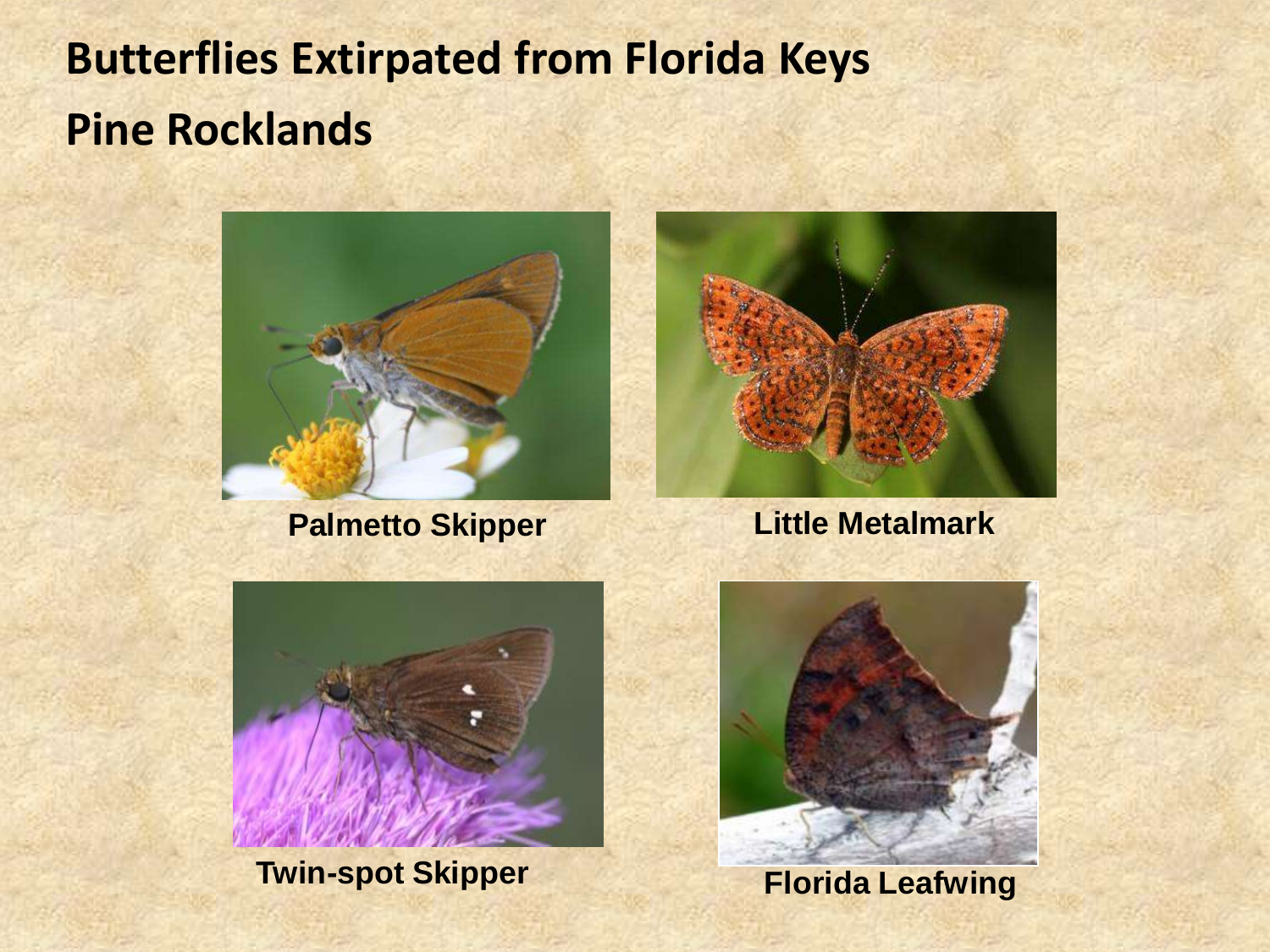## **Butterflies Nearly Gone**



**Schaus' Swallowtail Miami Blue** 





**Bartram's Scub-Hairstreak Florida Purplewing**





**Keys Palataka Skipper**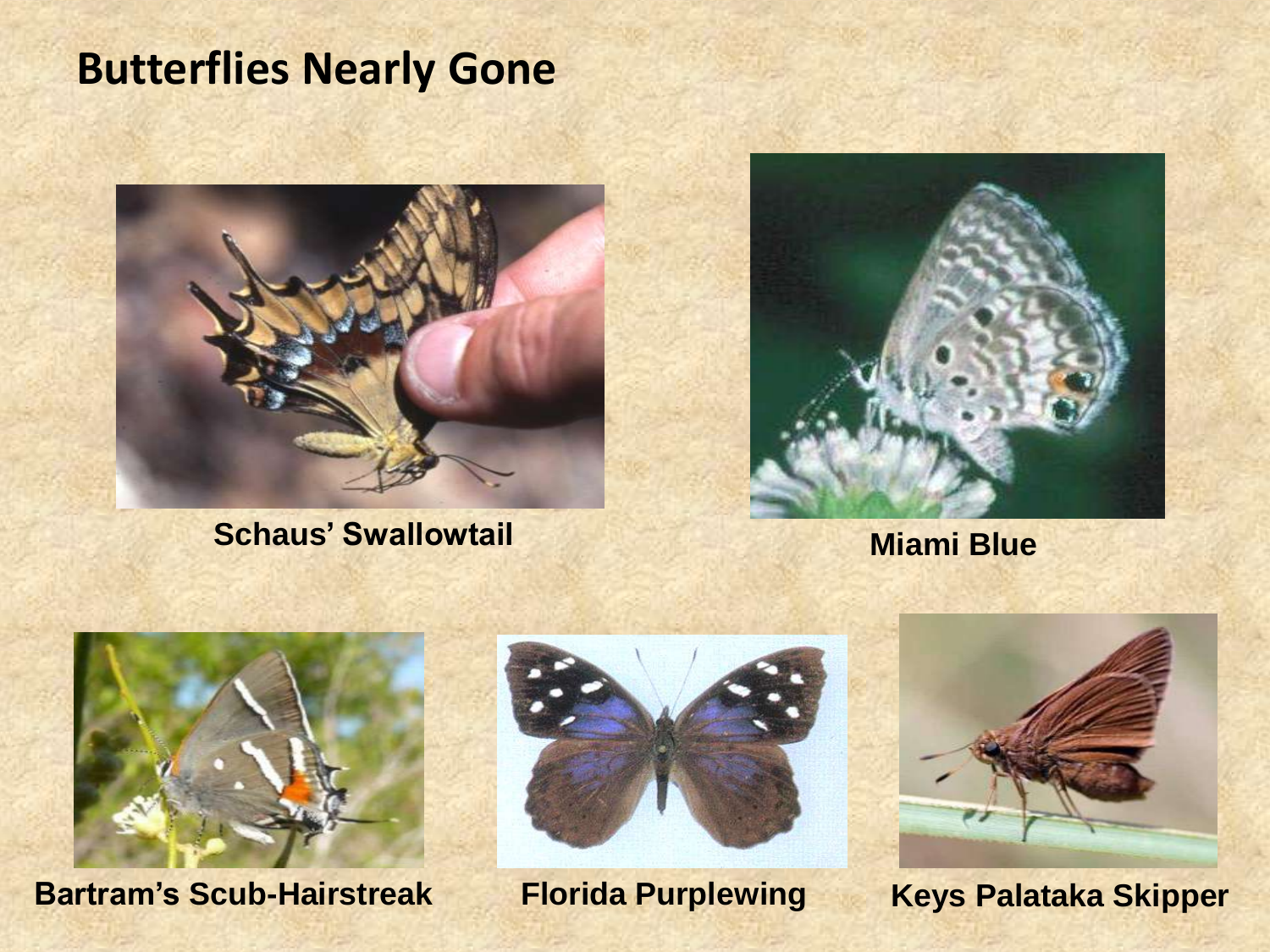### **Other Imperiled Butterflies**



**Florida White Florida Duskywing Gray Ministreak**







**Martial Scrub-Hairstreak Silver-banded Hairstreak Tropical Buckeye**



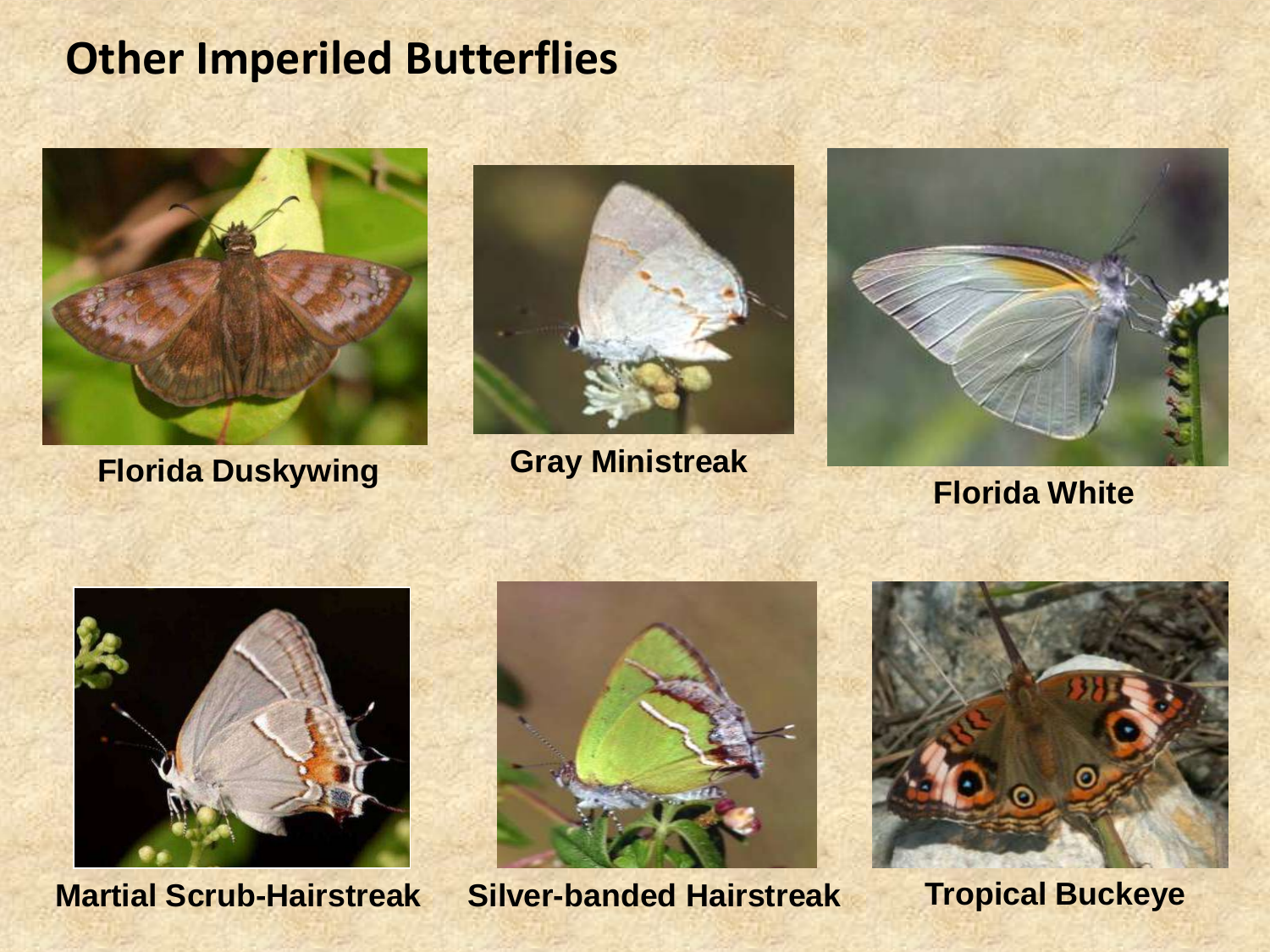# **More Imperiled Butterflies**



**Dingy Purplewing bina Yellow** 





**Malachite**

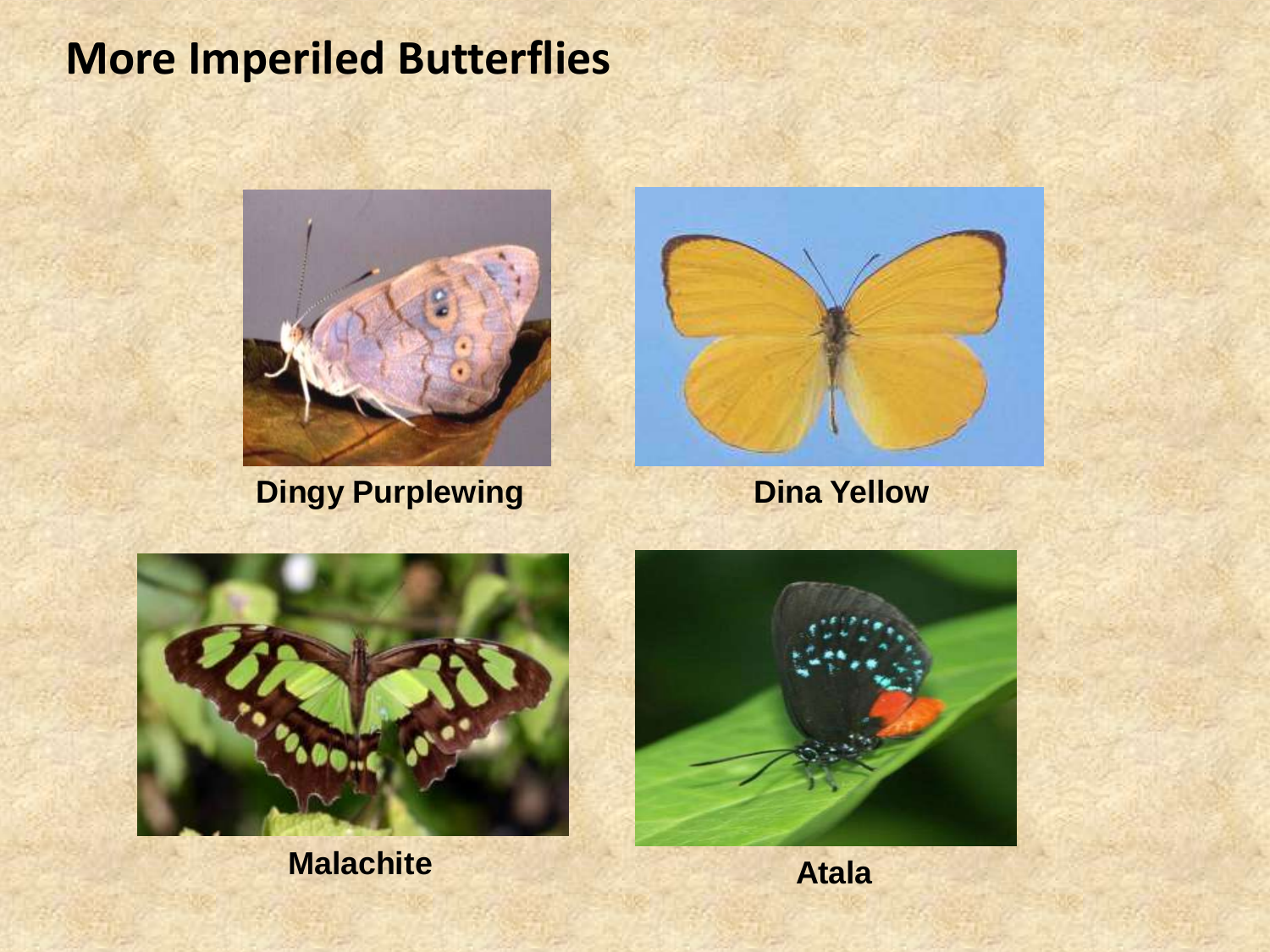#### **Causes of Decline and Loss**

- **Habitat loss, fragmentation, and change (roads)**
- **No land management or inappropriate land management**
- **Exotic predators/parasitoids (ants)**
- **Impacts to host and nectar plants**
- **Pesticides**
- **Extreme weather events (hurricanes, frosts, etc.)**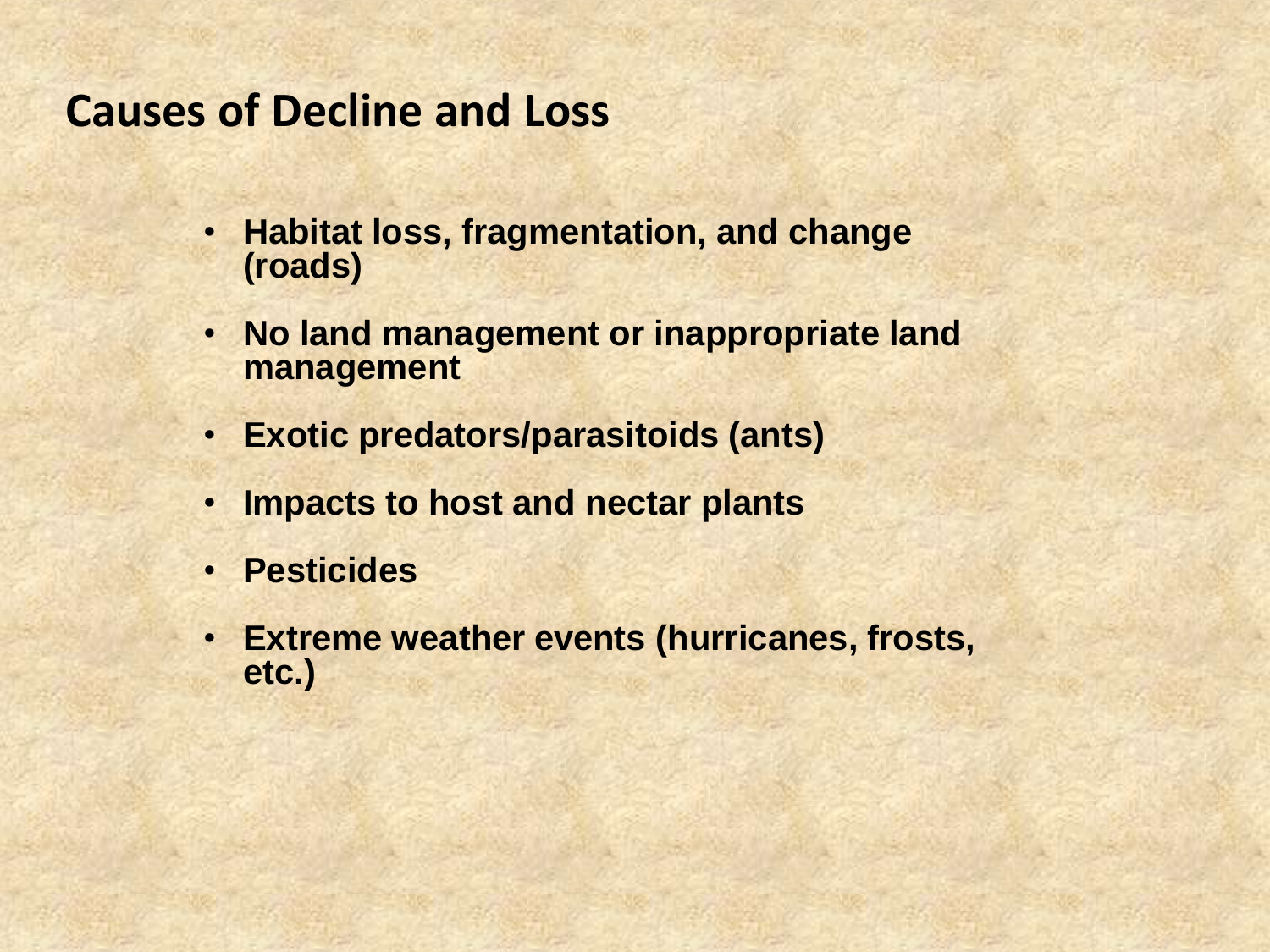#### **Recent Hurricanes**



**Hurricane Andrew August 1992 Hurricane Wilma October 2005**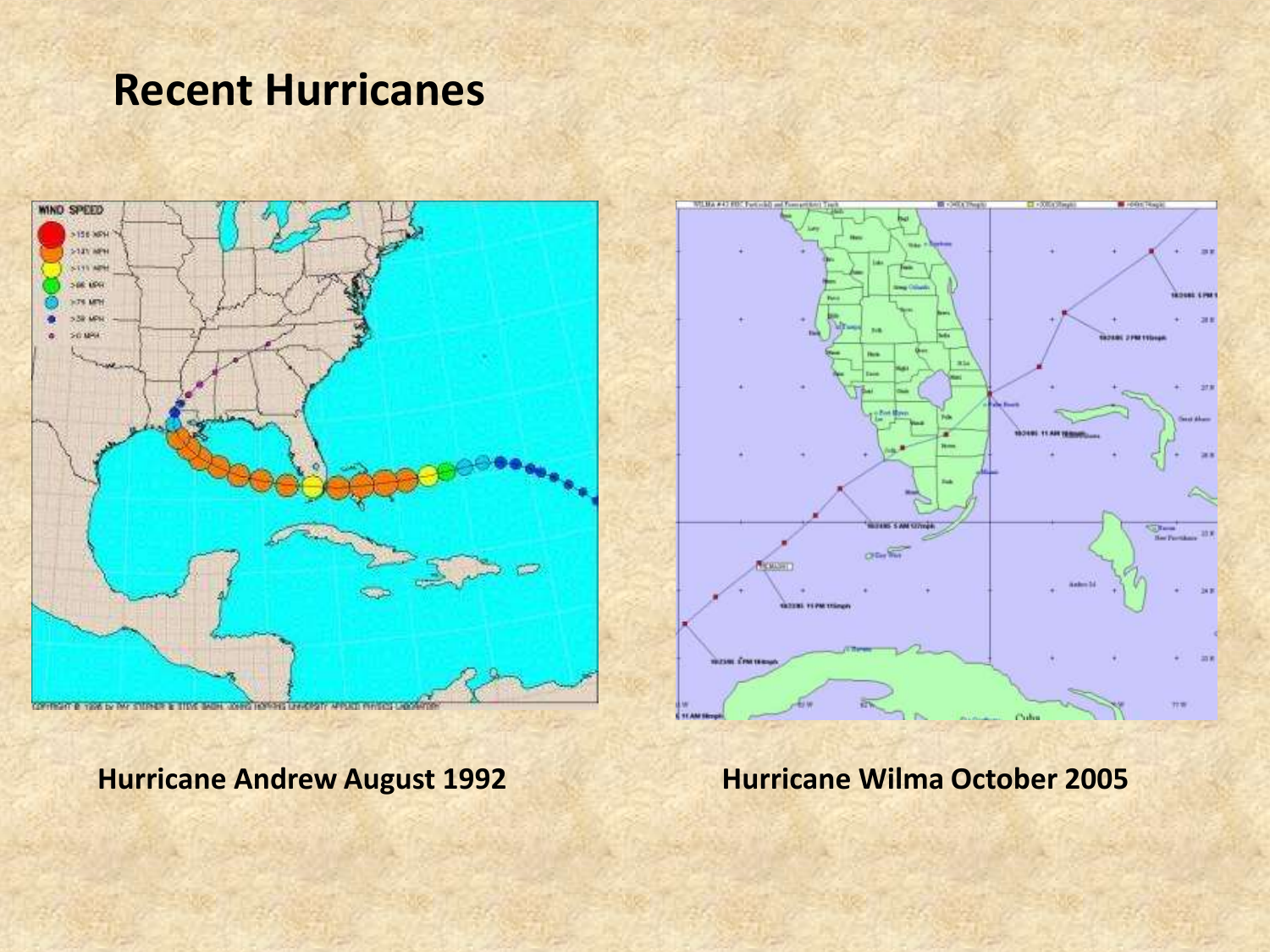

# **Elevation Analysis**

Overlaid GIS Grids

2004 Land Cover data reclassified as upland, wetland, and urban.

Digital Elevation Model (DEM)

Maps and Figures by Steve Brown, GIS Analyst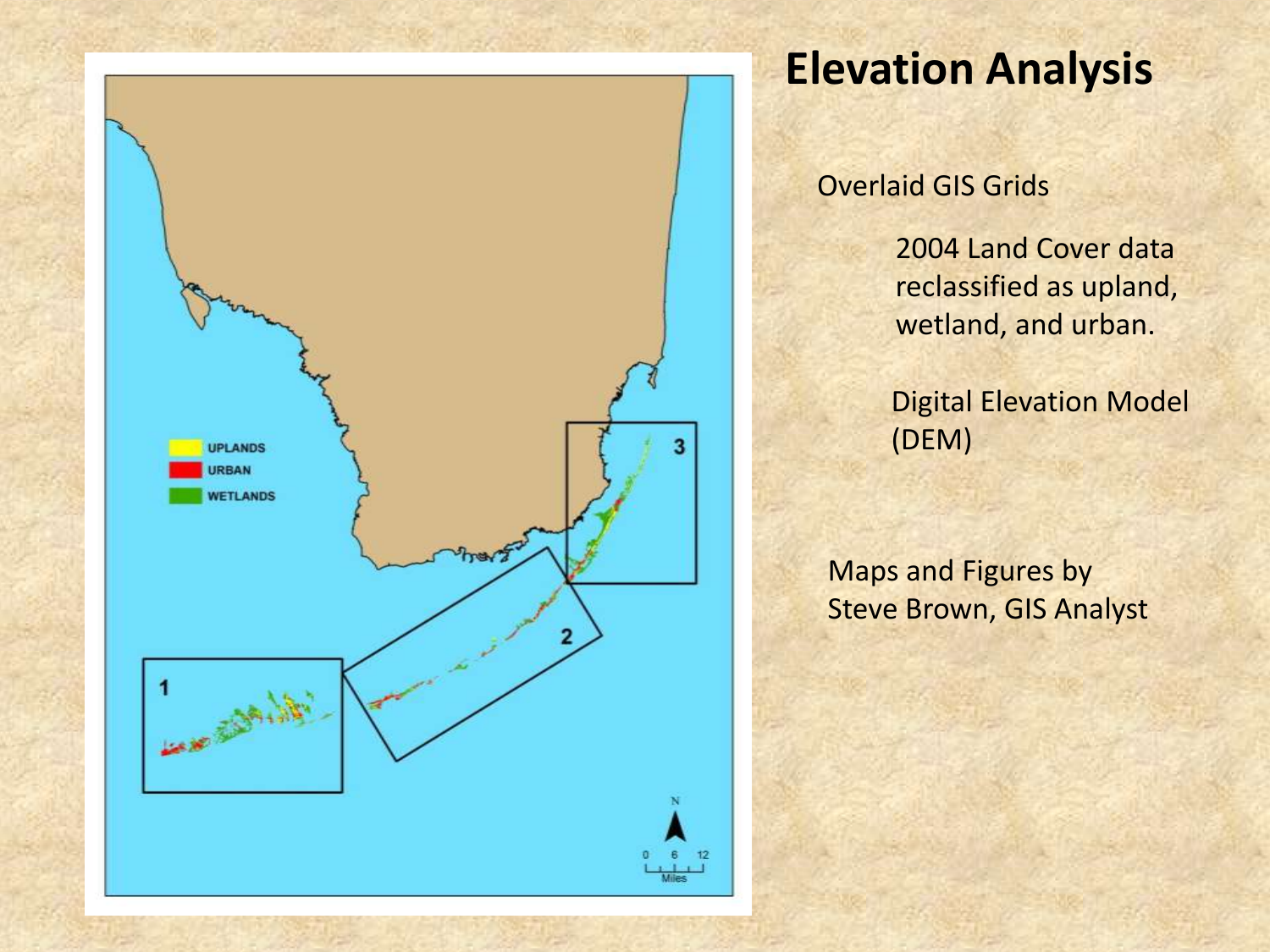# Lower Keys Extent of Flooding Events by Land Cover Type



**5 Foot Flood**



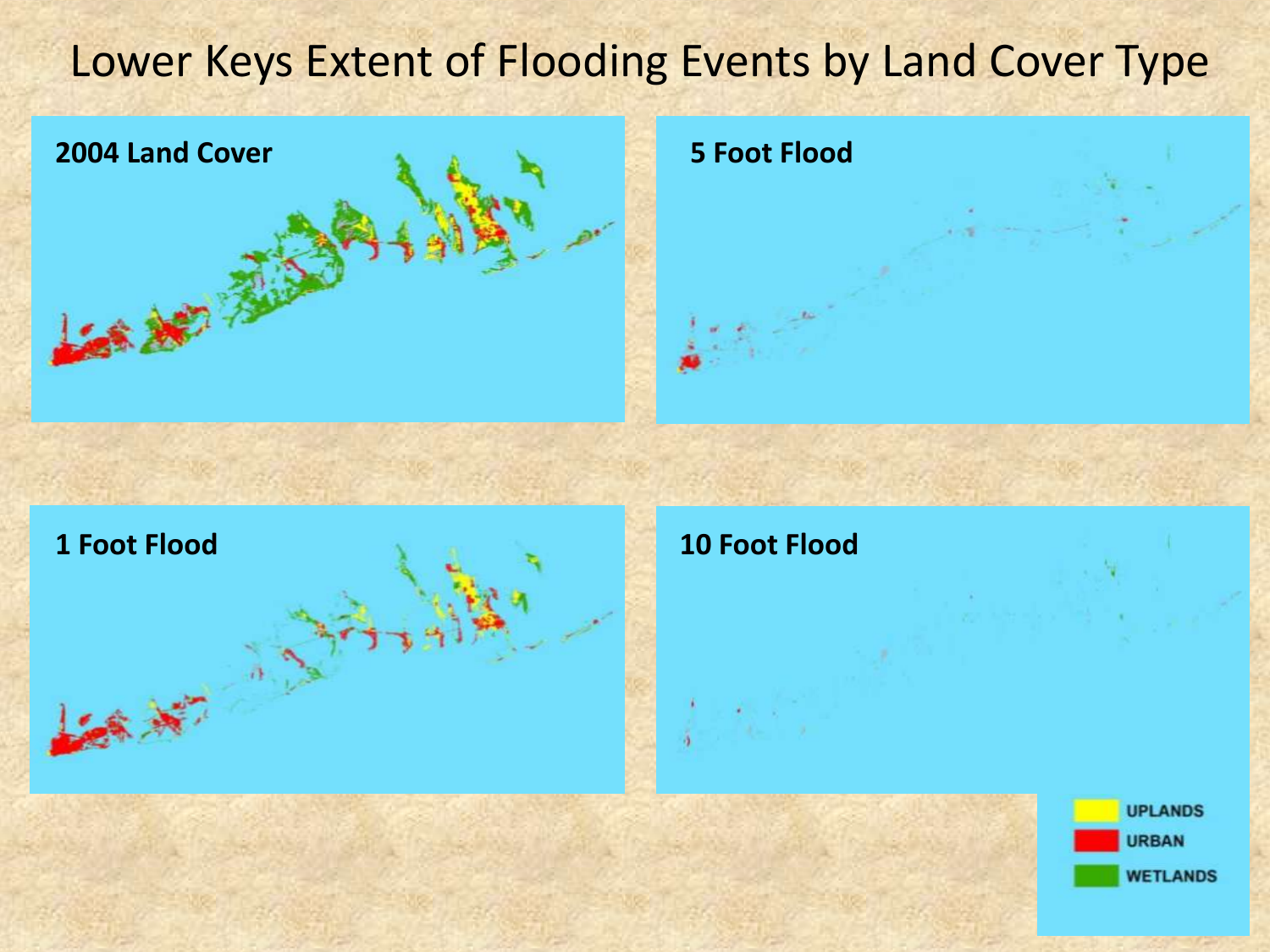# Middle Keys Extent of Flooding Events by Land Cover Type

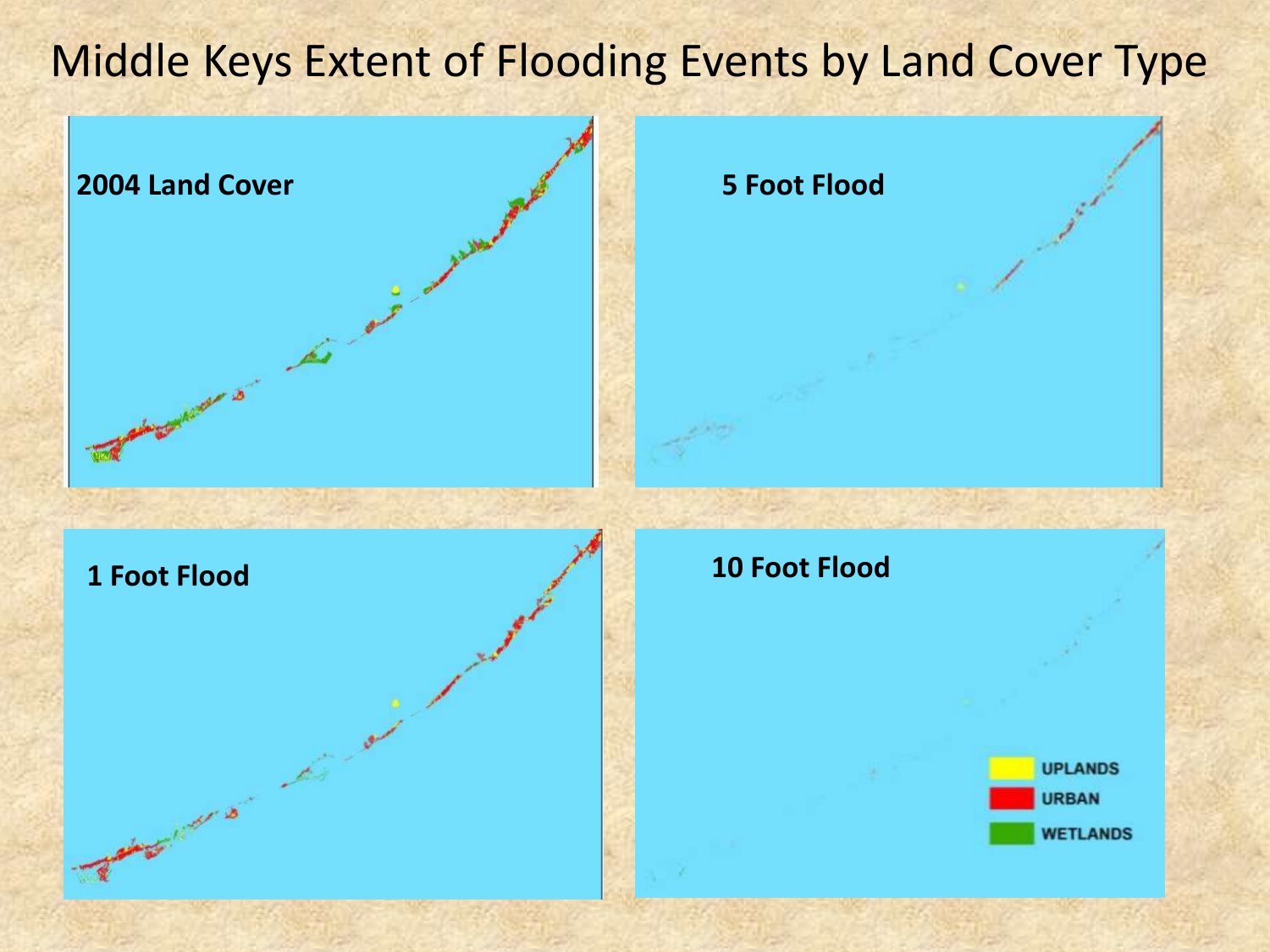# Upper Keys Extent of Flooding Events by Land Cover Type **2004 Land Cover 1 Foot Flood 5 Foot Flood 10 Foot FloodUPLANDS URBAN WETLANDS**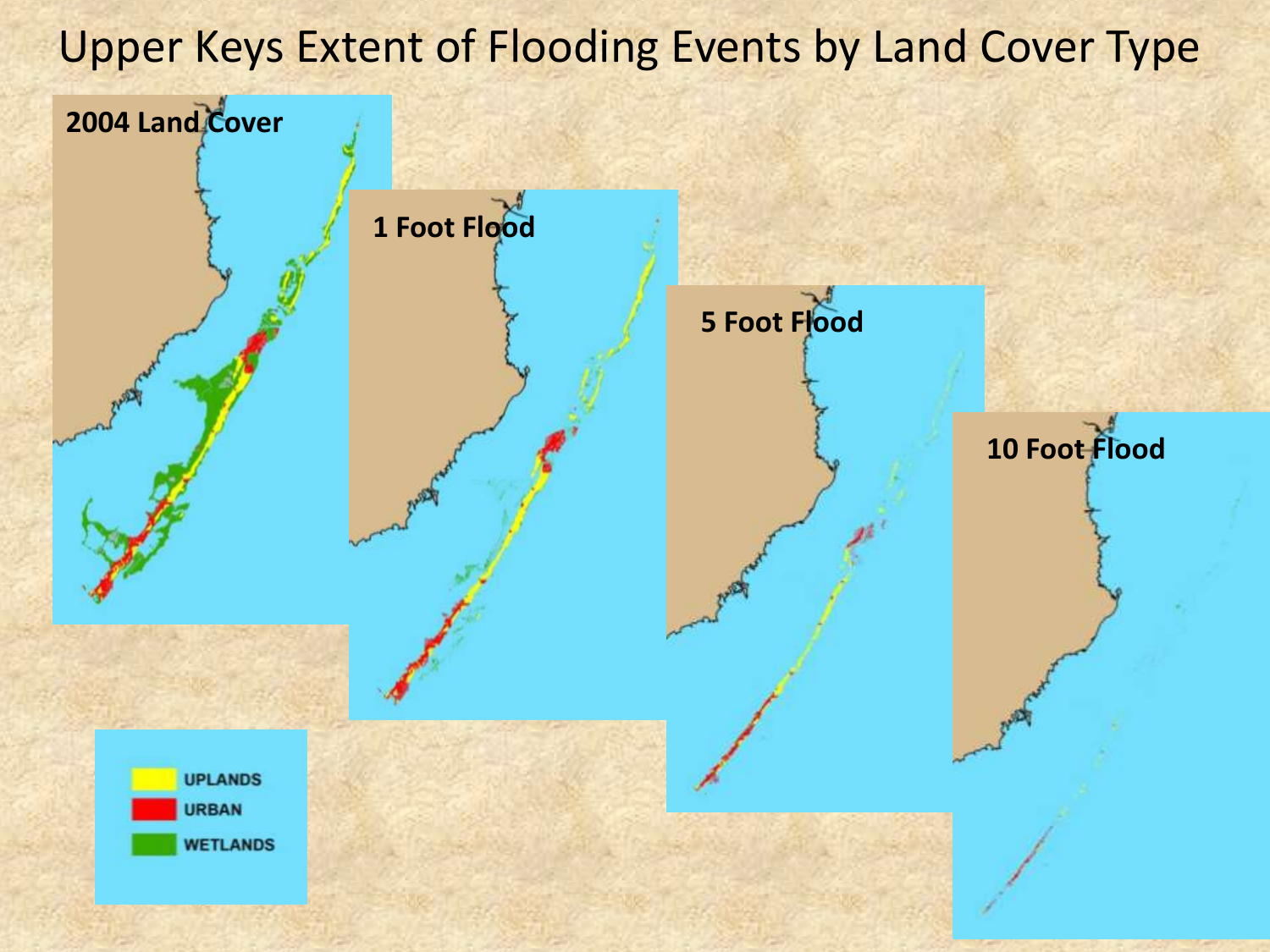#### Extent of Flooding Events by Land Cover Type

|                 |                    | 1 ft Flood   |      | <b>5 ft Flood</b> |      | 10 ft Flood  |      |
|-----------------|--------------------|--------------|------|-------------------|------|--------------|------|
| <b>Type</b>     | <b>Total Acres</b> | <b>Acres</b> | %    | <b>Acres</b>      | %    | <b>Acres</b> | %    |
| <b>URBAN</b>    | 19,106.8           | 1,500.2      | 7.9  | 14,362.7          | 75.2 | 18,032.5     | 94.4 |
| <b>UPLANDS</b>  | 13,315.0           | 3,107.2      | 23.3 | 10,565.2          | 79.3 | 12,964.8     | 97.4 |
| <b>WETLANDS</b> | 40,338.4           | 34,167.3     | 84.7 | 39,343.7          | 97.5 | 39,470.9     | 97.8 |
|                 |                    |              |      |                   |      |              |      |
| <b>TOTALS</b>   | 72,760.2           | 38,774.7     | 53.3 | 64,271.6          | 88.3 | 70,468.2     | 96.8 |

•Majority of the Keys are at low elevation with wetland vegetation.

- •60% of uplands are urban (about 2/3 of islands connected by roads).
- •In 1 ft flood, 85% of wetlands, 25% of uplands, but only 10% of urban affected.
- •In 5 ft flood, 100% of wetlands, 80% of uplands, 75% of urban affected.
- •In 10 ft flood, 100% affected.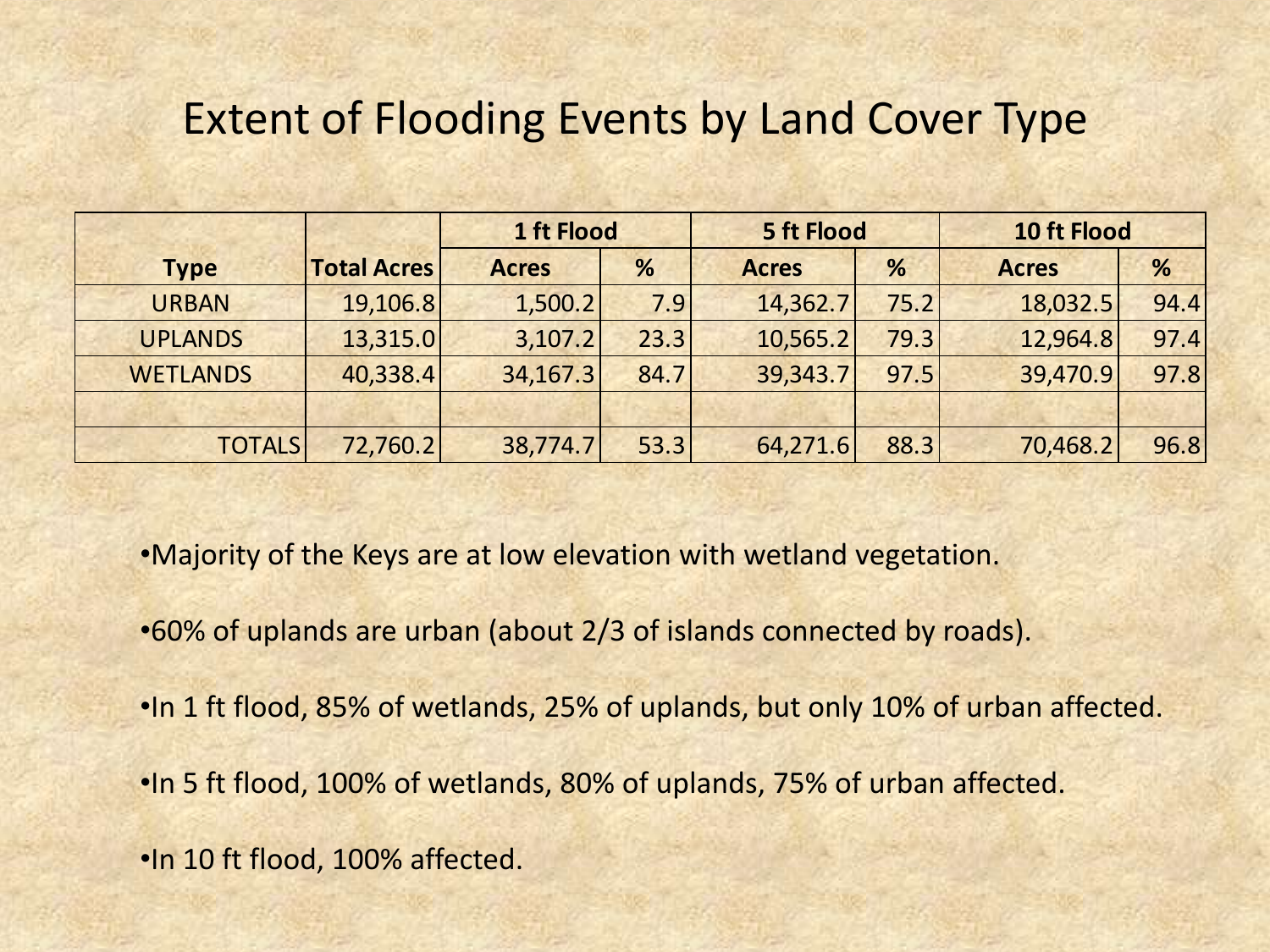#### Wetland Butterfly Trends

*Euphyes pilatka klotsi* 

#### **Imperiled Species** Resident Species Transient Species

*Phocides pigmalion okeechobee Atalopedes campestris huron Panoquina panoquinoides Brephidium pseudofea isophthalma Junonia evarete*

None

•These butterflies would be expected to be the most impacted by hurricanes.

•All survived, but have been exceedingly localized and at low abundance.

•The Palatka Skipper is imperiled, currently only occurs on Big Pine Key, and was nearly wiped out by Hurricane Wilma.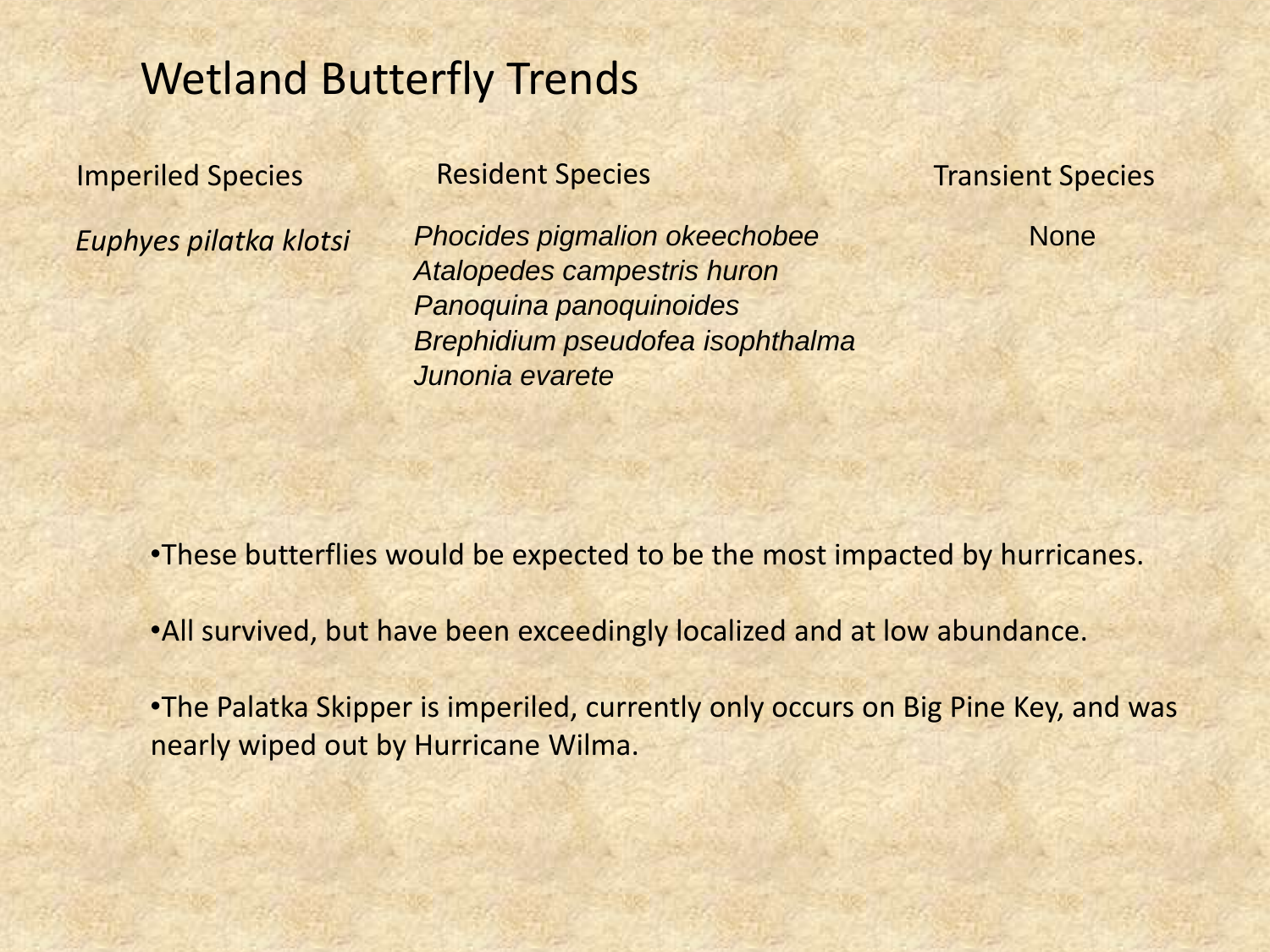# Trends of Butterflies Occurring in Both Uplands & Wetlands

Imperiled Species Resident Species Transient Species

*Strymon martialis*

*Ascia monuste Strymon istapa Danaus gilippus ? Danaus plexippus*

*Anartia jatrophae Junonia coenia Danaus eresimus Danaus plexippus*

•The Martial Scrub-Hairstreak has disappeared from the Upper Keys.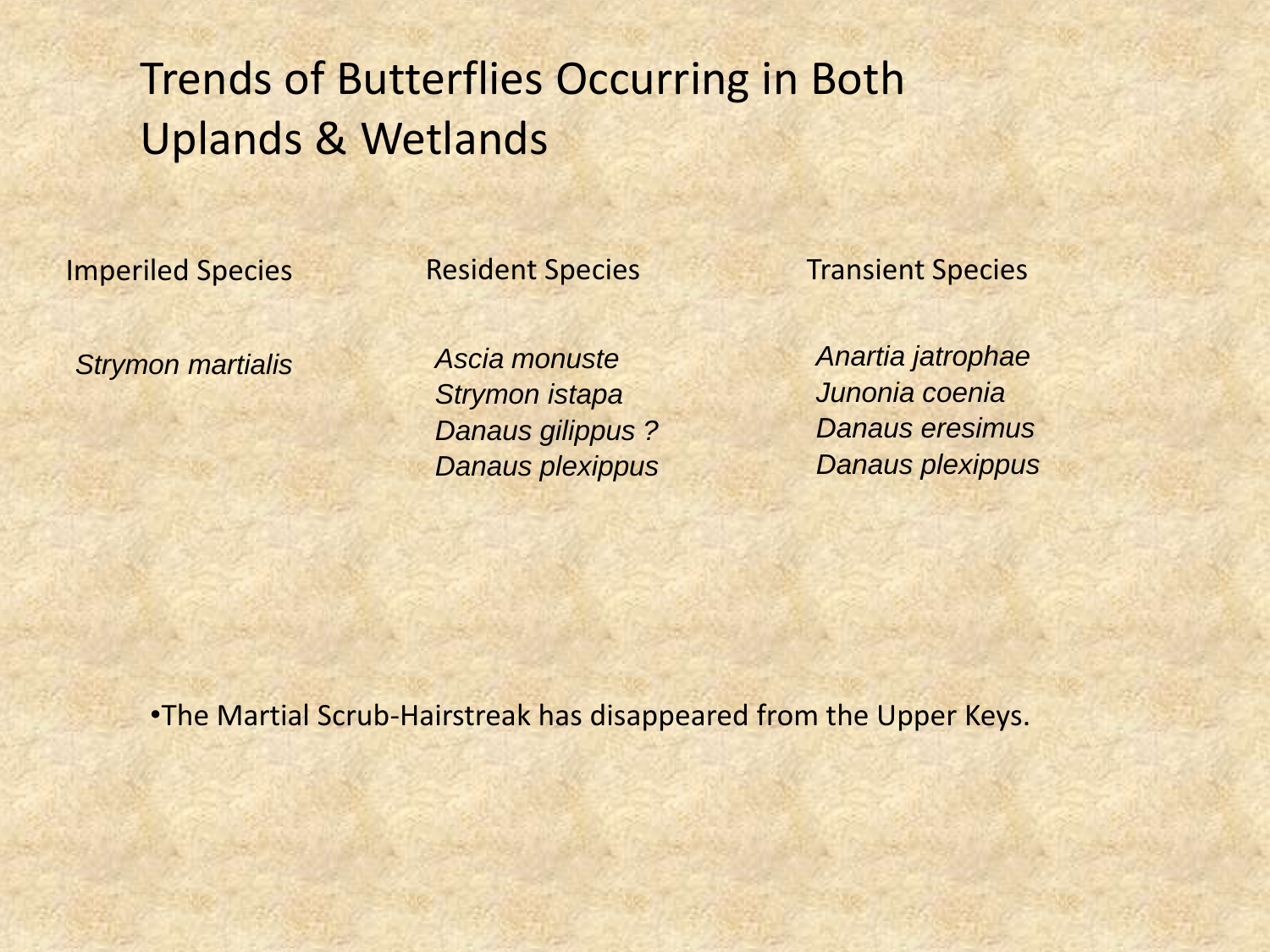### Upland Butterfly Trends

#### **Imperiled Species Resident Species**

*Ephryiades brunneus floridensis Heraclides aristodemus ponceaus Appias drusilla neumoegenii Hemiargus thomasi bethunebakeri Chlorostrymon simaethus Strymon acis bartrami Ministrymon azia Eunica tatila tatilista*

*Polygonus leo Pyrgus albescens Pyrgus oileus Asbolis capucinus Cymaenes tripunctus Hylephila phyleus Wallengrenia otho Heraclides cresphontes Phoebis agarithe Phoebis philea Hemiargus ceraunus Leptotes cassius Calycopis cecrops Electrostrymon angelia Strymon melinus Dryas iulia Heliconius charitonius Agraulis vanillae*

#### Transient Species

*Urbanus dorantes Urbanus proteus Eurema daira Nathalis iole Phoebis sennae Eurema lisa Phyciodes phaon*

•Many of these butterflies have large fluctuations in abundance. •The imperiled species mostly continue to decline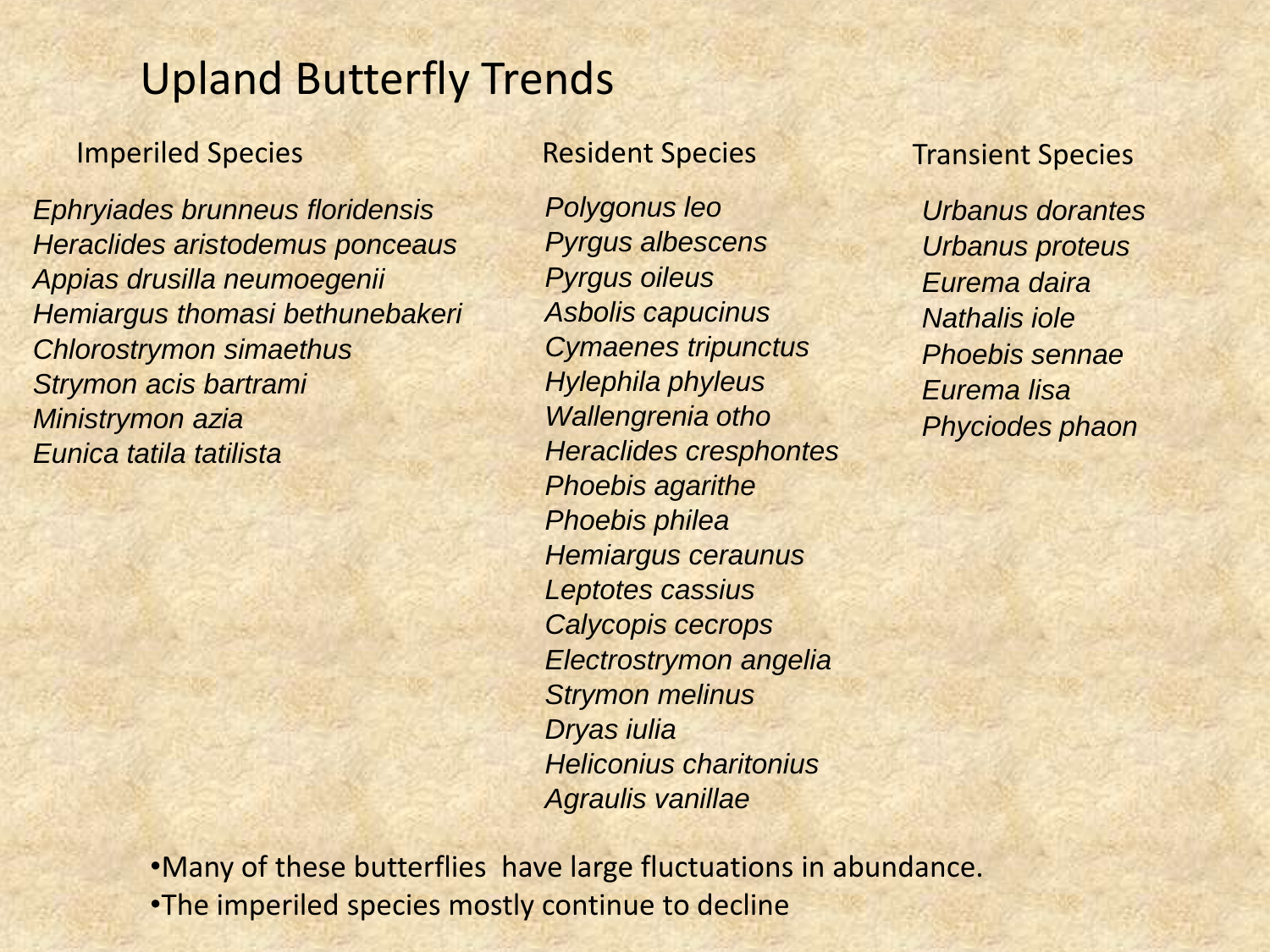# Species That Have Disappeared From the Keys (All upland)

| <b>SPECIES</b>                                      | <b>YEAR LOST</b> |
|-----------------------------------------------------|------------------|
| Staphylus hayhurstii (Hayhurst's Scallopwing)       | 1980             |
| <b>Euphyes arpa (Palmetto Skipper)</b>              | 1980             |
| <b>Calephelis virginiensis (Little Metalmark)</b>   | 1980             |
| Hesperia meskei (Meske's Skipper)                   | 2000             |
| <b>Epargyreus zestos (Zestos Skipper)</b>           | 2005             |
| Oligoria maculata (Twinspot Skipper)                | 2005             |
| Heraclides andraemon (Bahamian Swallowtail)         | 2005             |
| <b>Chlorostrymon maesites (Amethyst Hairstreak)</b> | 2005             |
| <b>Marpesia petreus (Ruddy Daggerwing)</b>          | 2005             |
| <b>Phyciodes frisia (Cuban Crescent)</b>            | 2005             |
| <b>Eunica monima (Dingy Purplewing)</b>             | 2005             |
| Anaea troglodyta floridalis (Florida Leafwing)      | 2005             |
| <b>Erynnis zarucco (Zarucco Duskywing)</b>          | 2010             |
| Lerodea eufala (Eufala Skipper)                     | 2010             |
| Cyclargus ammon (Nickerbean Blue)                   | 2010             |
| Junonia genoveva (Tropical Buckeye)                 | 2010             |

Red font = Extinct Blue font = Extirpated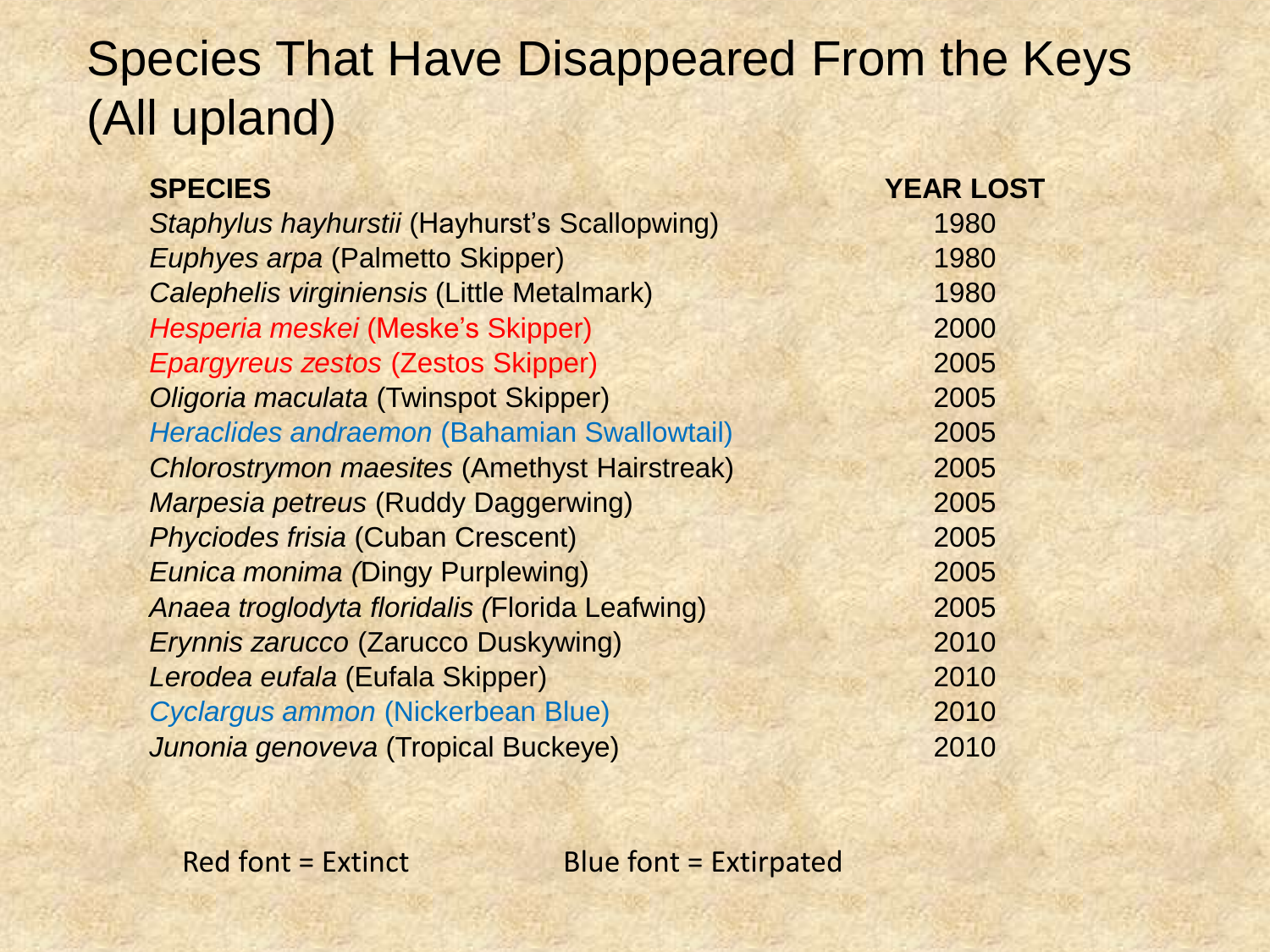### **Recommendations**

Short-term

•Identify, monitor, and track remaining at-risk butterfly populations and protect them wherever possible

•Preserve genetic material for future research

•Study impacts of hurricanes and tropical storms

•Coordinate conservation among agencies and NGOs

Long-term

•Develop conservation plans for 20 years in the future and update the plans every 5 years